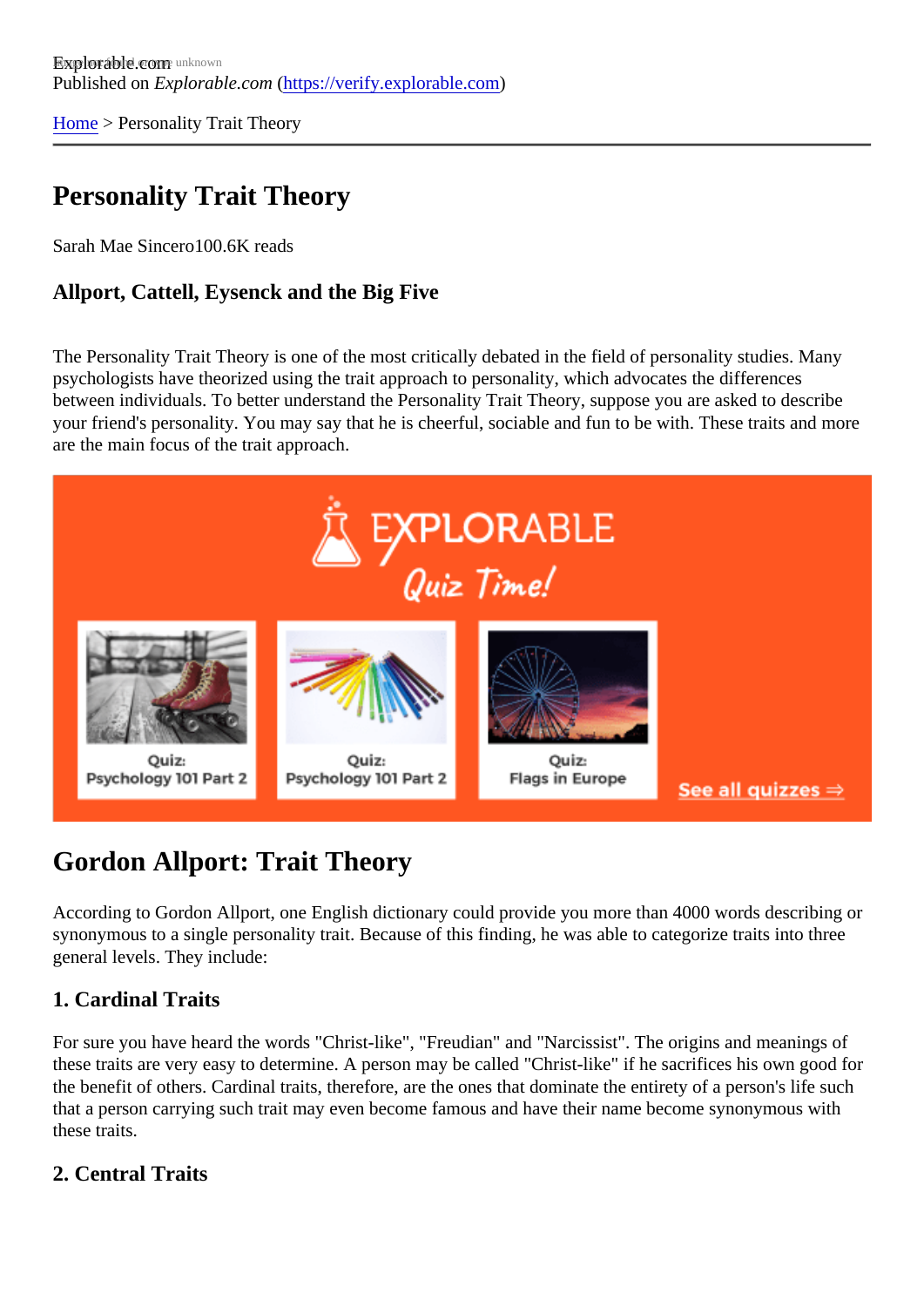These are general characteristics that you use to describe another person are called central traits. Examples include kind, sincere, cool and jolly.

### **3. Secondary Traits**

These traits are those that only come out under certain situations. For example, you become uneasy when a pop quiz is announced.

# **Raymond Cattell: Sixteen Personality Factor Questionnaire**

From Allport's list of about 4,000 traits, Raymond Cattell decreased the number into 1713 because he believed that uncommon traits should be eliminated. In his research, Cattell eventually narrowed down the list into 16 personality traits. He then developed the Sixteen Personality Factor Questionnaire (16PF), an assessment tool commonly utilized today. The 16 personality traits include:

- 1. Warmth (A)
- 2. Reasoning (B)
- 3. Emotional Stability (C)
- 4. Dominance (E)
- 5. Liveliness (F)
- 6. Rule-consciousness (G)
- 7. Social Boldness (H)
- 8. Sensitivity (I)
- 9. Vigilance (L)
- 10. Abstractedness (M)
- 11. Privateness (N)
- 12. Apprehension/Apprehensiveness (O)
- 13. Openness to change (Q1)
- 14. Self-reliance (Q2)
- 15. Perfectionism (Q3)
- 16. Tension (Q4)

### **Hans Eysenck: Three Dimensions of Personality**

British psychologist Hans Eysenck developed a model of personality based upon just three universal trails:

Unlike Allport and Cattell, theorist Hans Eysenck only included three general traits in his list. They are: